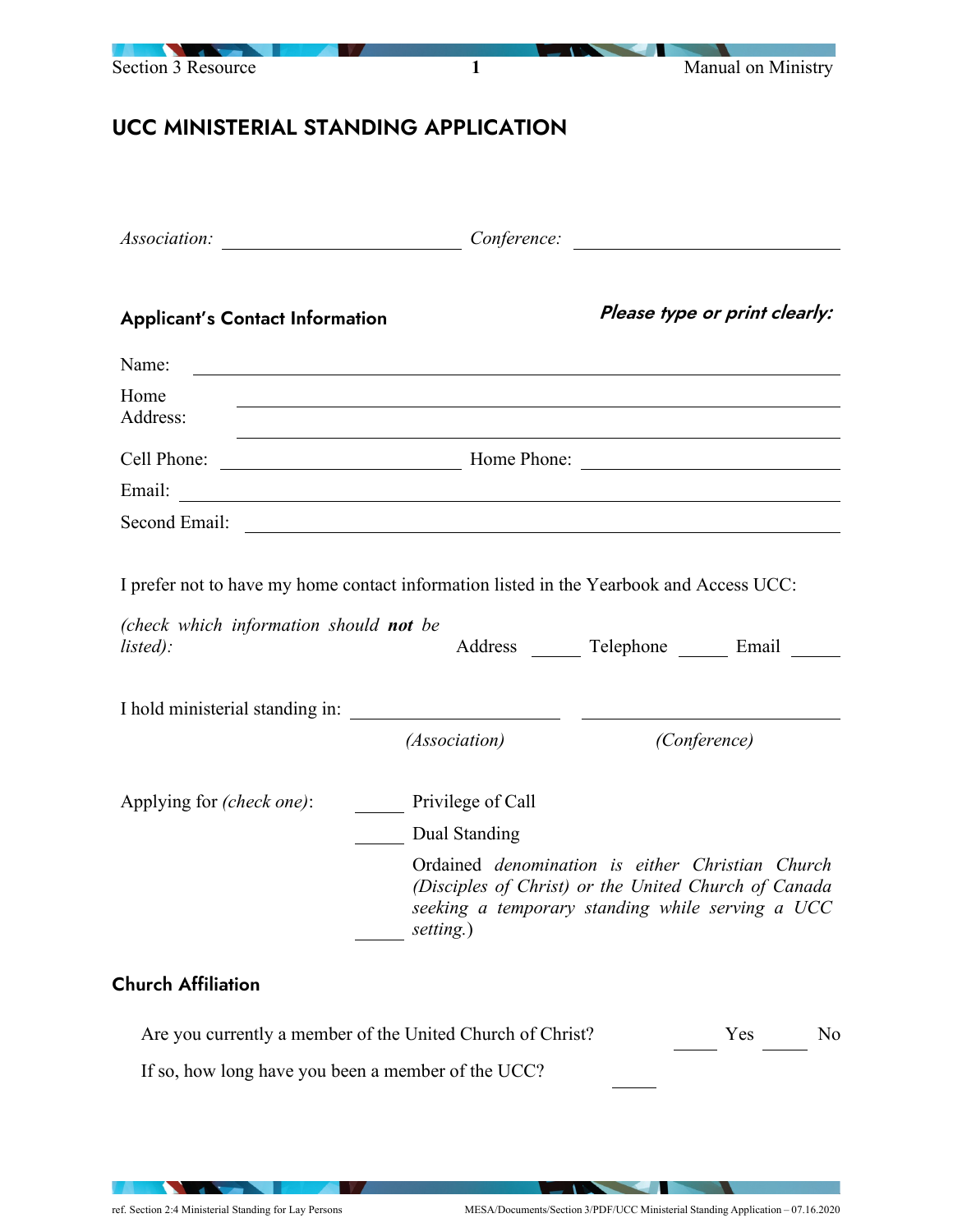| Section 3 Resource                                                                                                                                                        | $\boldsymbol{2}$   |                                                                                                                      | Manual on Ministry                                                                                                   |
|---------------------------------------------------------------------------------------------------------------------------------------------------------------------------|--------------------|----------------------------------------------------------------------------------------------------------------------|----------------------------------------------------------------------------------------------------------------------|
| Church of membership                                                                                                                                                      |                    |                                                                                                                      |                                                                                                                      |
| Name of Church:                                                                                                                                                           |                    |                                                                                                                      |                                                                                                                      |
| Address:                                                                                                                                                                  |                    |                                                                                                                      |                                                                                                                      |
| Association/Conference/Region:                                                                                                                                            |                    |                                                                                                                      |                                                                                                                      |
| How long have you been a member of this congregation?                                                                                                                     |                    | <u> 1980 - Johann Barn, mars ann an t-Amhain Aonaich an t-Aonaich an t-Aonaich ann an t-Aonaich ann an t-Aonaich</u> |                                                                                                                      |
| Name of current pastor / governing body representative:                                                                                                                   |                    |                                                                                                                      |                                                                                                                      |
| Contact information for Pastor or governing body representative:                                                                                                          |                    |                                                                                                                      | <u> 1989 - Johann Barn, mars ann an t-Amhain Aonaich an t-Aonaich an t-Aonaich ann an t-Aonaich ann an t-Aonaich</u> |
|                                                                                                                                                                           |                    |                                                                                                                      |                                                                                                                      |
|                                                                                                                                                                           |                    |                                                                                                                      |                                                                                                                      |
| <b>Ecclesiastical History</b><br>Have you ever applied for UCC status (including Member-in-<br>Discernment status) or standing with this or any other UCC<br>Association? |                    |                                                                                                                      | $Yes \_\_ No$                                                                                                        |
| If yes, which Association: ____________________Conference: __________________                                                                                             |                    |                                                                                                                      |                                                                                                                      |
|                                                                                                                                                                           |                    |                                                                                                                      |                                                                                                                      |
| Do/did you hold ecclesiastical status with any other body,<br>previously or currently?                                                                                    |                    |                                                                                                                      | $Yes \_$<br>N <sub>o</sub>                                                                                           |
| Name of Denomination/Entity:                                                                                                                                              |                    |                                                                                                                      |                                                                                                                      |
| Type of Authorization:                                                                                                                                                    |                    |                                                                                                                      |                                                                                                                      |
| Authorization:                                                                                                                                                            | <b>Start Date:</b> | End Date:                                                                                                            |                                                                                                                      |
| Name and address of denominational office and contact person where certification of your<br>current ministerial authorization can be secured:                             |                    |                                                                                                                      |                                                                                                                      |
|                                                                                                                                                                           |                    |                                                                                                                      |                                                                                                                      |

Comments: Please provide any additional relevant information regarding other ecclesiastical bodies:

**IN A**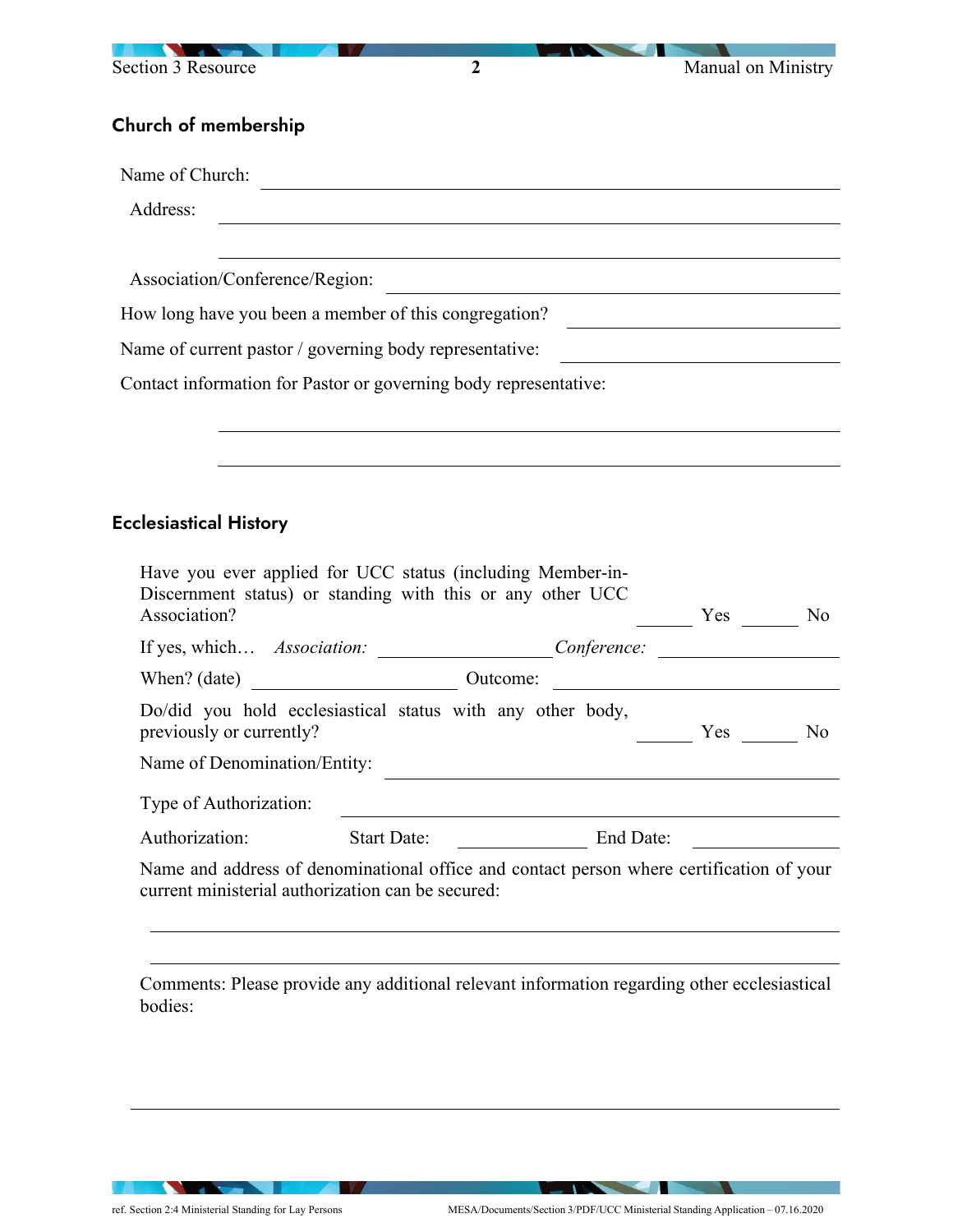



## Education and Training

|                                                               |                |                       | Major/Minor or        | <b>Graduation or</b> |
|---------------------------------------------------------------|----------------|-----------------------|-----------------------|----------------------|
|                                                               | Name, Location | <b>Dates Attended</b> | <b>Areas of Study</b> | Completion           |
| <b>High School</b>                                            |                |                       |                       |                      |
| <b>College</b>                                                |                |                       |                       |                      |
| <b>Vocational</b><br>or Technical<br><b>School</b>            |                |                       |                       |                      |
| <b>Graduate</b><br><b>School</b><br>(other than<br>seminary)  |                |                       |                       |                      |
| Seminary or<br>Theological<br><b>School</b>                   |                |                       |                       |                      |
| Regional<br><b>Theological</b><br><b>Education</b><br>Program |                |                       |                       |                      |
| <b>Continuing</b><br><b>Education</b>                         |                |                       |                       |                      |
|                                                               |                |                       |                       |                      |
|                                                               |                |                       |                       |                      |
| $\bf UCC$<br>History,<br><b>Theology</b><br><b>Polity</b>     |                |                       |                       |                      |

**IV**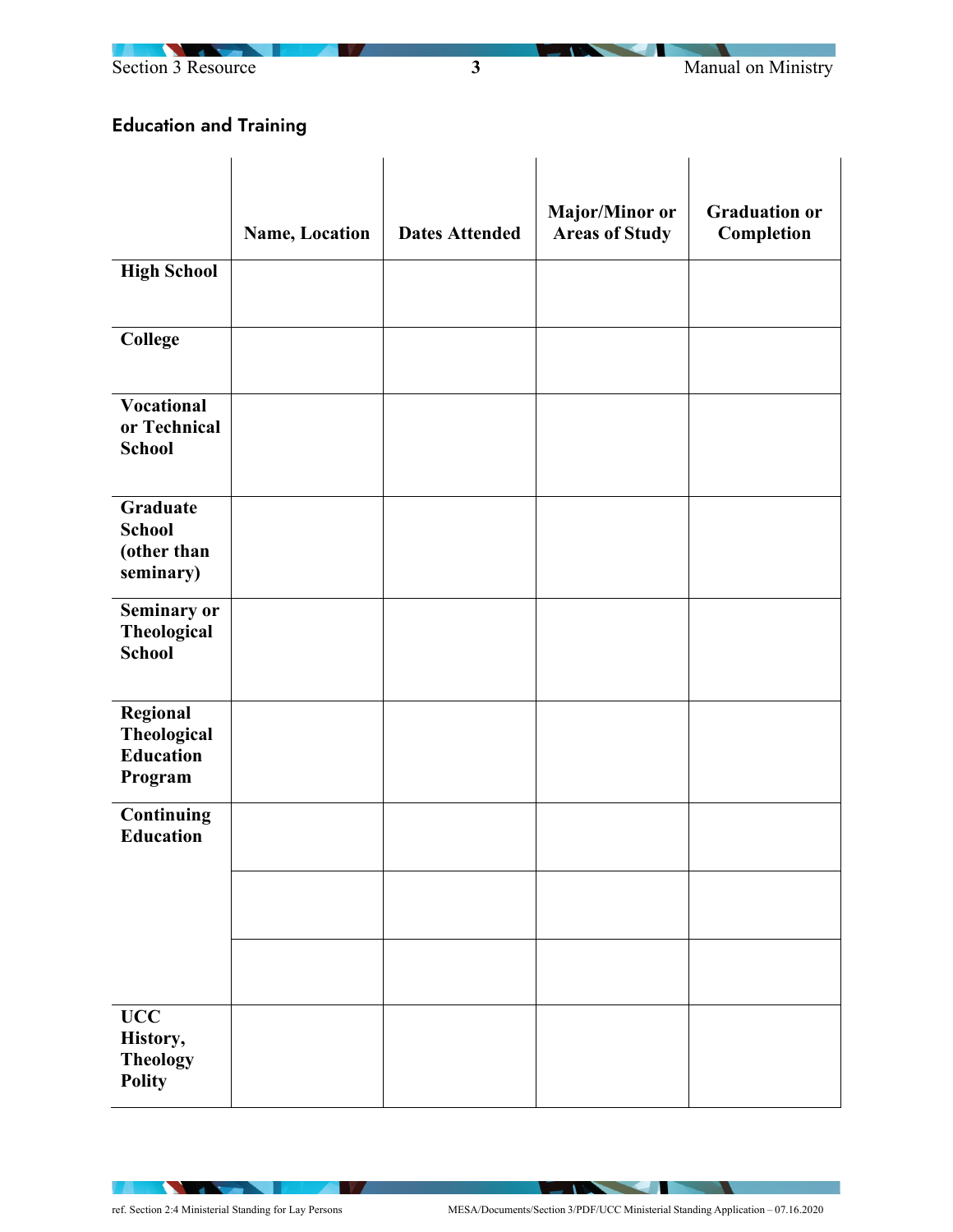

## Supplemental Materials:

The Committee on Ministry may request any of these supplemental items be included in this application packet:

- Faith Journey;
- Statement of understanding of call into the United Church of Christ;
- Ministry Essays including engagement with the Marks on Faithful and Effective Ministers;
- A Resume;
- Transcripts;
- Letters of Reference;
- Copies of Ordination or Ecclesiastical Certificates from other denominations.

**The Contract of the Contract of the Contract of the Contract of the Contract of the Contract of the Contract of The Contract of The Contract of The Contract of The Contract of The Contract of The Contract of The Contract**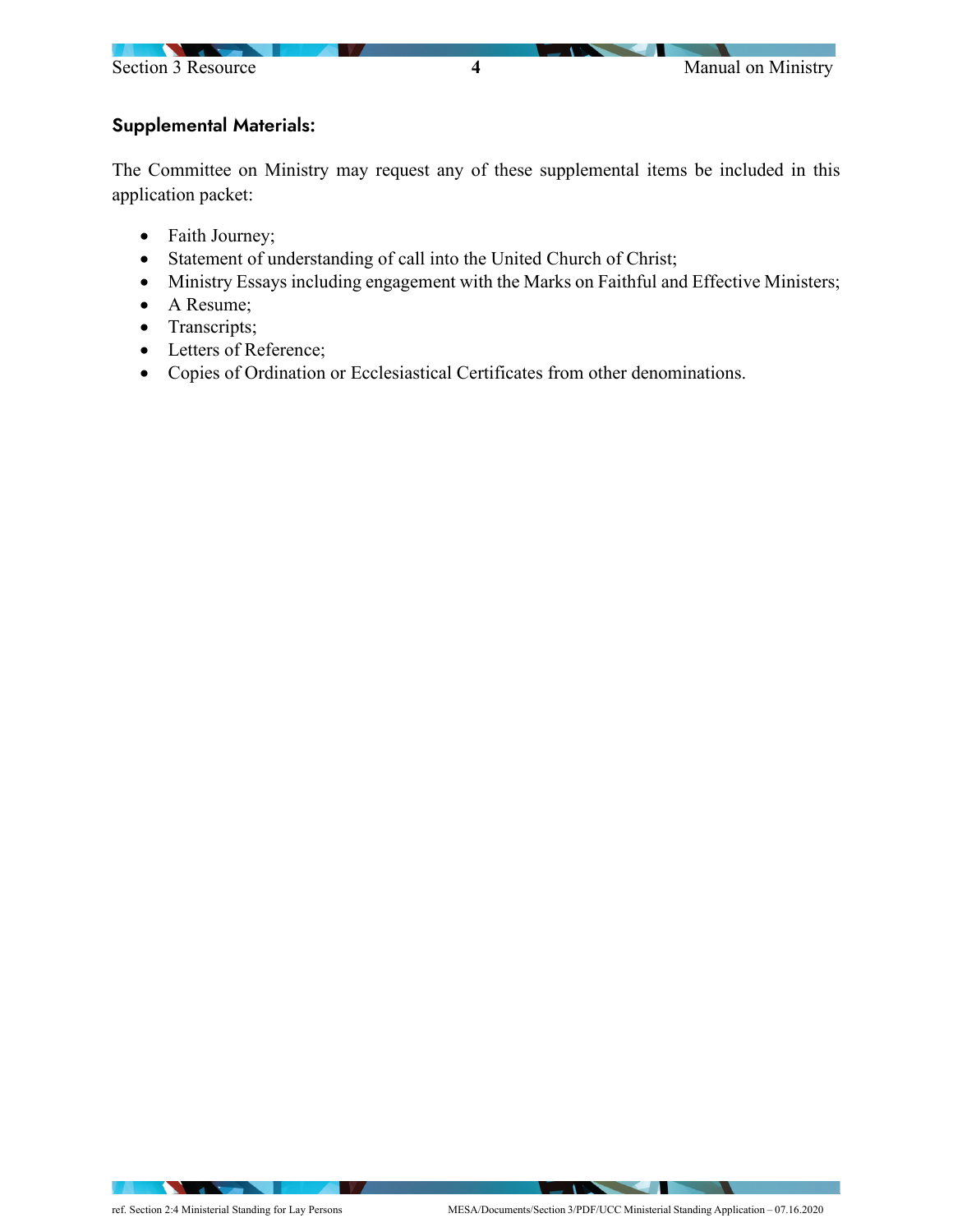

## Self-Disclosure

**Ministers applying for standing in the United Church of Christ must make a conscientious assertion about their ethical performance and are given space for relevant commentary.** 

Have you ever been the subject of a fitness review in any entity affiliated with or setting of the United Church of Christ that resulted in:

| Censure (Required)                                                                                                                                                                                                                                                                                                                                                                                        | Yes | N <sub>o</sub> |
|-----------------------------------------------------------------------------------------------------------------------------------------------------------------------------------------------------------------------------------------------------------------------------------------------------------------------------------------------------------------------------------------------------------|-----|----------------|
| Suspension (Required)                                                                                                                                                                                                                                                                                                                                                                                     | Yes | N <sub>o</sub> |
| Termination of Ministerial Standing (Required)                                                                                                                                                                                                                                                                                                                                                            | Yes | N <sub>o</sub> |
| Are you currently engaged in a program of growth as the result of a<br>fitness review in the United Church of Christ? (Required)                                                                                                                                                                                                                                                                          | Yes | N <sub>o</sub> |
| Are there any fitness reviews pending against you at this time by<br>any setting or entity of or affiliated with the United Church of<br>Christ? (Required)                                                                                                                                                                                                                                               | Yes | N <sub>o</sub> |
| Have you ever been the subject of an official disciplinary<br>proceeding by another denomination, professional association,<br>credentialing body, guild or employer that resulted in disciplinary<br>action? (Required)                                                                                                                                                                                  | Yes | N <sub>o</sub> |
| Are there any official disciplinary proceedings pending against you<br>at this time by another denomination, professional association,<br>credentialing body, guild or employer? (Required)                                                                                                                                                                                                               | Yes | N <sub>o</sub> |
| Have you ever been the subject of a civil law suit alleging that you<br>attempted or actually engaged in sexual discrimination, harassment,<br>exploitation, or misconduct; physical abuse; child abuse; or<br>financial misconduct; which has ever resulted in a judgment being<br>entered against you, settled out of court, or dismissed because the<br>statute of limitations had expired? (Required) | Yes | No             |
| Have you had your driving license suspended or revoked within the<br>last 5 years? (Required)                                                                                                                                                                                                                                                                                                             | Yes | No             |
|                                                                                                                                                                                                                                                                                                                                                                                                           |     |                |

*(continued)* 

**STATISTICS**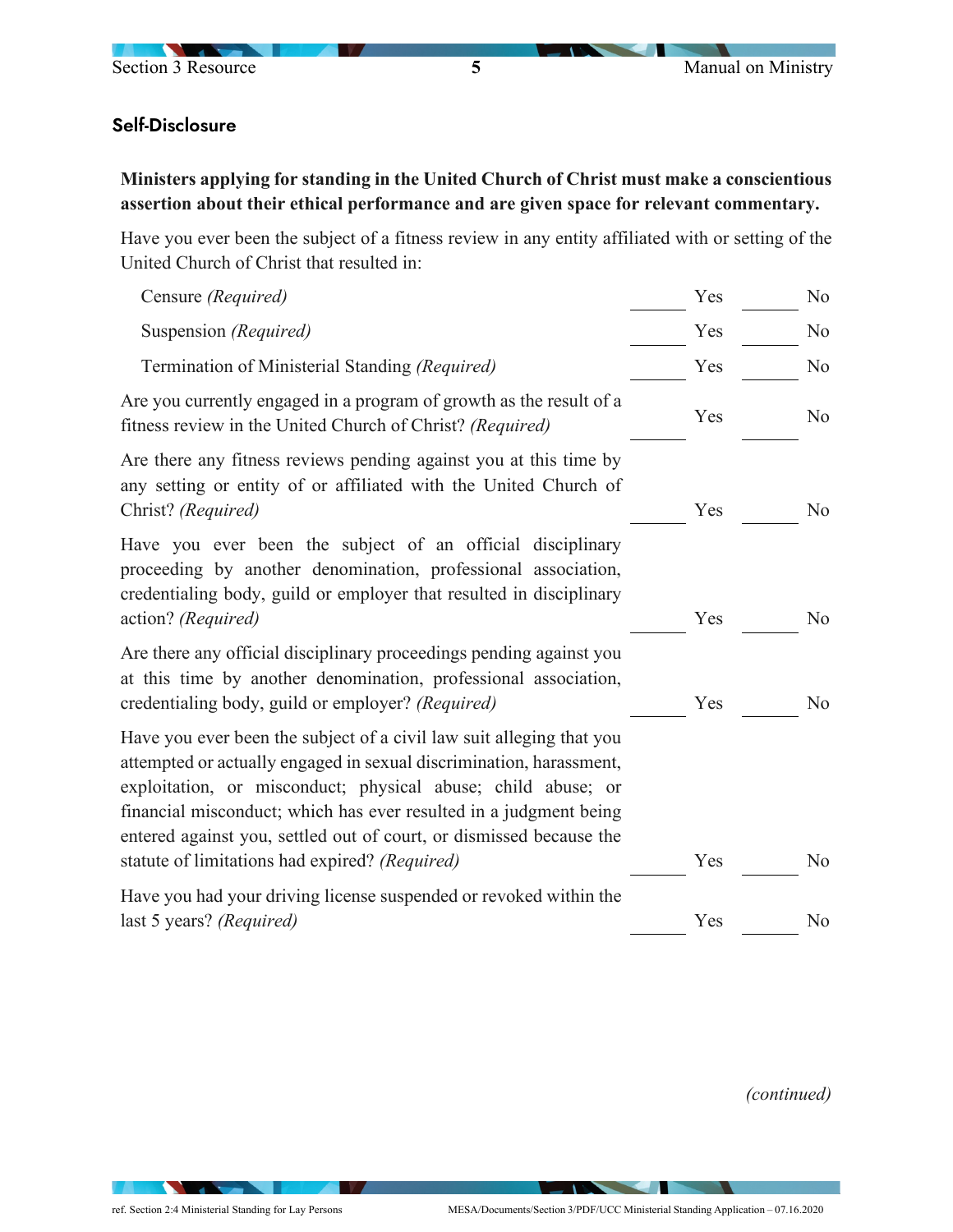| Section 3 Resource                | 6                                                                    | Manual on Ministry |     |
|-----------------------------------|----------------------------------------------------------------------|--------------------|-----|
|                                   |                                                                      |                    |     |
|                                   | Have you ever been found guilty of, pled guilty to, or pled no       |                    |     |
|                                   | contest to criminal charges? (Exclude convictions that have been     |                    |     |
|                                   | sealed, expunged or legally eradicated; any misdemeanor              |                    |     |
|                                   | conviction for which probation was successfully completed;           |                    |     |
|                                   | offenses about which inquiry is not permissible in the state in      |                    |     |
|                                   | which you are seeking a position; acts of civil disobedience. With   |                    |     |
|                                   | respect to driving record, only include matters of reckless driving, |                    |     |
|                                   | driving while intoxicated and/or driving under the influence of a    |                    |     |
| controlled substance.) (Required) |                                                                      | Yes                | No. |

Has your employment, a volunteer position, or professional credentials, ever been terminated or revoked, or have you been asked not to return to employment or a volunteer position in the future because you attempted or actually engaged in:

Sexual discrimination, harassment, exploitation or misconduct *(Required)* Physical abuse *(Required)* Yes Yes No No Child abuse *(Required)* Yes No Financial misconduct *(Required)* Yes No

Have you ever terminated your employment, a volunteer position, or professional credentials in order to avoid facing or to avoid being terminated because of charges of actual or attempted:

Sexual discrimination, harassment, exploitation or misconduct *(Required)* Physical abuse *(Required)* Yes Yes No  $\frac{N_0}{N_0}$ Child abuse *(Required)* Yes No Financial misconduct *(Required)* Yes No

Are there any facts or circumstances involving you or your background that should be disclosed and/or further reviewed before you are entrusted with the responsibilities of ministry on behalf of a calling body of the United Church of Christ? *(Required)* No  $\qquad \qquad$  Yes  $\qquad \qquad$  No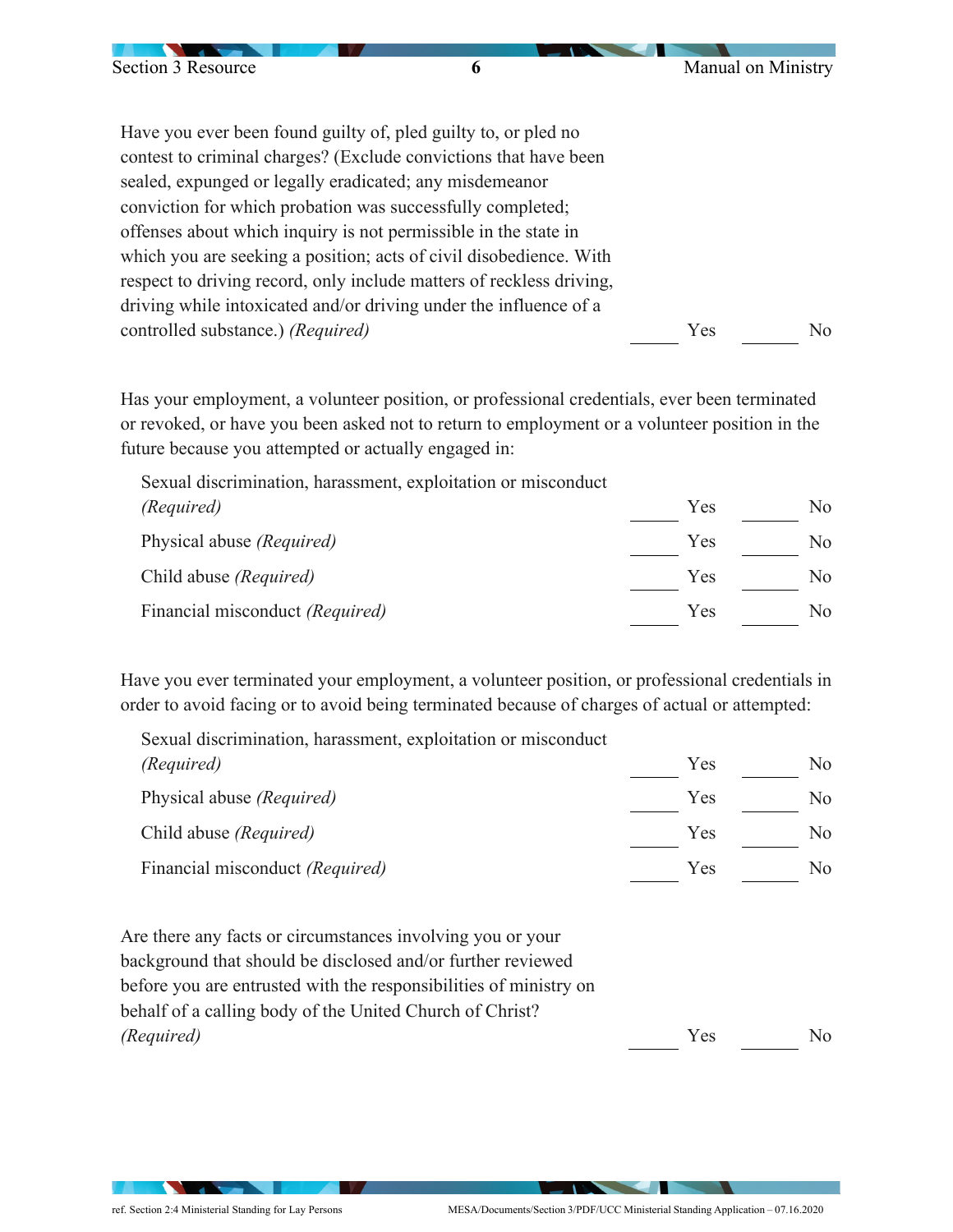

If you answered yes to any of the above questions, please provide detailed explanation for all such affirmative answers. In addition to providing other relevant material, be sure to include dates and information for related official decisions, actions, reviews, etc. (by you and/or other parties) that

**TAXABLE PROPERTY**